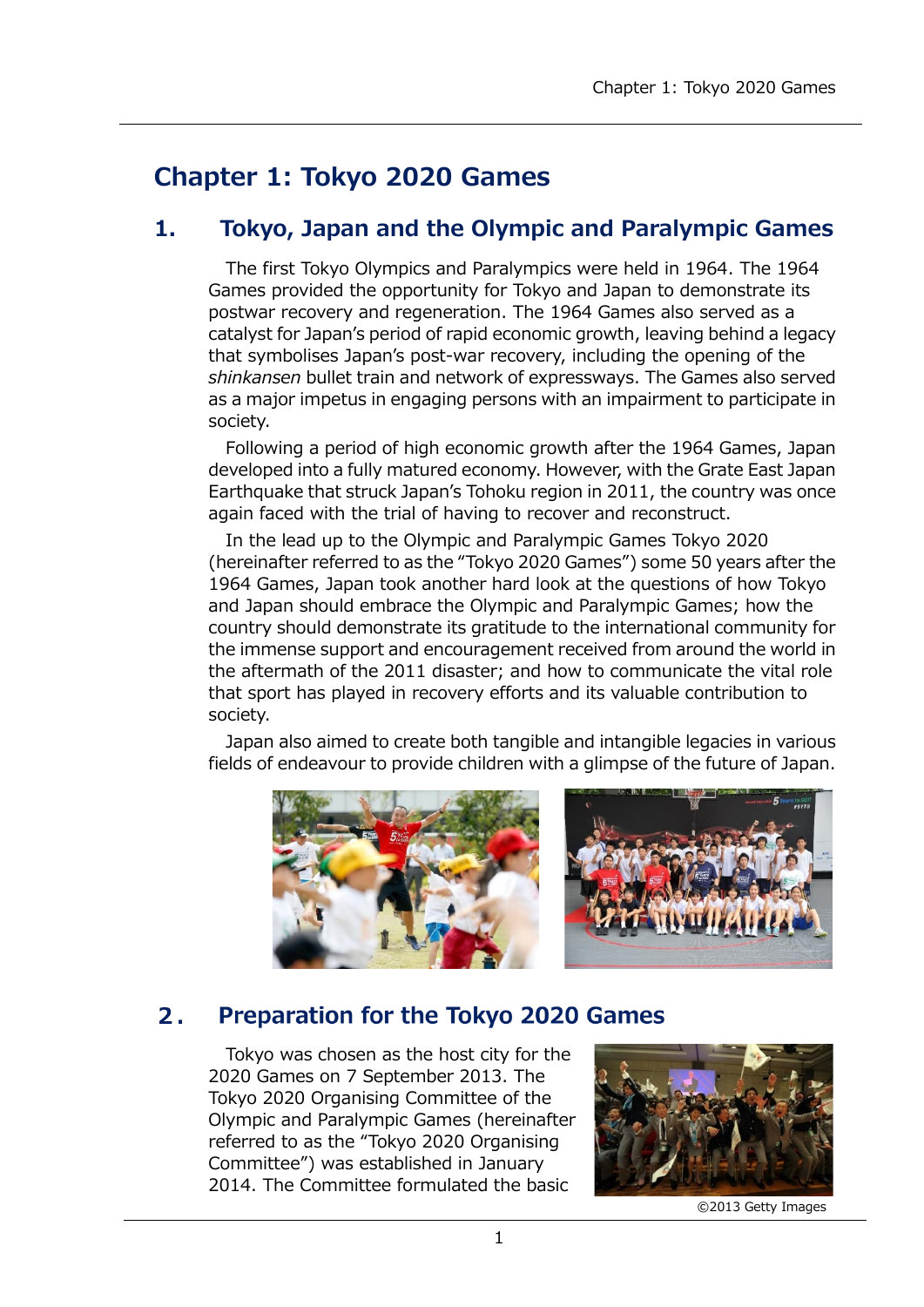plan for hosting the 2020 Games and managed preparations in the lead up to the Games.

The Tokyo 2020 Organising Committee included officials from the Japanese government, Tokyo Metropolitan Government, and local municipalities, as well as employees seconded from private companies and organisations, including sponsors, and staff hired directly by the Tokyo 2020 Organising Committee. The number of staff grew from 44 when the Committee was first established, to a maximum of 7,000 when the curtain finally rose on the Games. With the addition of 70,000 volunteers and contractors, the Committee became one large team.

The Tokyo 2020 Games were not only managed as a sporting event, but promoted actions that would lead to the creation of an All-Japan legacy, toward the event that would expand over fields of endeavour, over geographical boundaries, and over time. The Committee prepared for 2020 to build excitement and emotion in the thousands of athletes, officials, and spectators from all over the world visiting Tokyo and Japan and people throughout Japan and around the world, creating an amazing event that would etch its chronicles and memories in people's hearts and minds forever.

#### $3.$ Postponement of the Tokyo 2020 Games and infection control measures for COVID-19

### **Postponement of the Games**

#### **1) Fresh start**

24 March 2020 marked a historic day for the Olympic and Paralympic Games when the decision was made to postpone the Tokyo 2020 Games due to the novel coronavirus infection (COVID-19) pandemic.

In response to the decision to postpone the Games, the Organising Committee started to consider how to prepare for hosting the Games in 2021, including quickly finalising venues and competition schedules, examining contracts to revise, touching up current plans, reviewing service levels, and implementing infection control measures for COVID-19.

On 30 March 2020, officials announced that the dates for the Tokyo 2020 Games would be shifted by about one year from the original dates, with the Olympic Games to be held from 23 July to 8 August 2021 and the Paralympic Games to be held from 24 August to 5 September 2021.

#### **2) Positioning, principles, and roadmap of the Games associated with postponement**

With the Games postponed, plans needed to be changed or reviewed in practical terms.

Following recurrent consultations with the International Olympic Committee (hereinafter referred to as the "IOC"), International Paralympic Committee (hereinafter referred to as the "IPC"), Tokyo Metropolitan Government, Japanese government, and other stakeholders, the Tokyo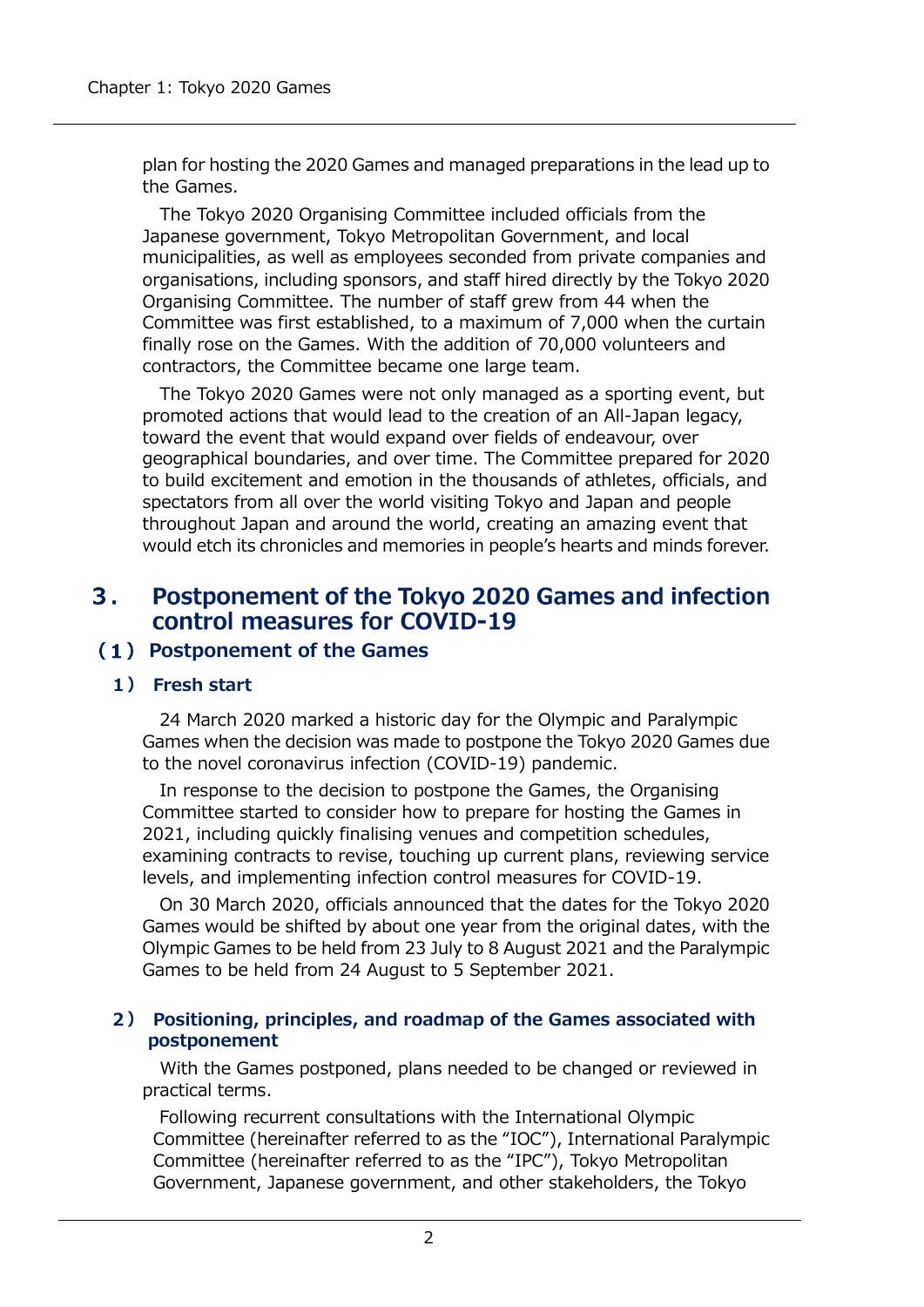2020 Organising Committee reached an agreement with the IOC and announced the positioning, principles, and roadmap for the Olympic Games on 10 June 2020.

In consultation with the IPC and other stakeholders, the Tokyo 2020 Organising Committee reviewed the positioning of the Games taking the inherent value of the Paralympic Games into account and reaffirmed the principles and roadmap of the Games on 8 July 2020.

To minimise the costs and strain associated with postponing the Games and to gain the understanding of the people of Japan and Tokyo, the Organising Committee worked under the principle of simplifying and optimizing the preparation and delivery of the Games, including a review of service levels, while focusing on the sports and athletes, as a reflection of the new global economic, societal, and public health contexts.

#### **3) New competition schedule**

Although the starting and ending times for some sports were changed for operational reasons, overall, it was decided that the schedule should remain the same in line with the policy confirmed with the IOC and IPC, adjusting the days of the week in 2021 to match those of the competition schedule for 2020.

Preparations moved forward to host the Olympic Games for 17 days from 23 July to 8 August 2021 with 339 events in 33 sports at 42 venues, and the Paralympic Games for 13 days from 24 August to 5 September 2021 with 539 events in 22 sports at 21 venues.

The venue for the Games consisted of two zones: the Heritage Zone, which sustained the legacy of the 1964 Games, and the Tokyo Bay Zone, which symbolised the bright future of the city. The two zones located around the Athletes' Village form the image of an infinity symbol, embodying the limitless expanse of the passion of the world's most elite athletes, the limitless possibilities of future generations, and the lasting legacy that will be passed on.

Popular with youth, new "urban" sports made their debut at the Tokyo Games. This trend is expected to continue on in the Olympic and Paralympic Games in the future.

### 4) Simplifying the Games

With the aim of hosting Games that would gain support from the people of Tokyo and Japan, after the decision to adhere to the policy of simplifying the Games in coordination with all concerned parties, the IOC Coordination Commission met from 24 to 25 September 2020 and agreed to simplify 52 items, including a reduction in the number of Games officials, and the elimination or downsizing of ceremonies, lounges, and food/beverage services. Costs and other details were carefully examined following this decision, and cost saving effects of about JPY 30 billion were reported and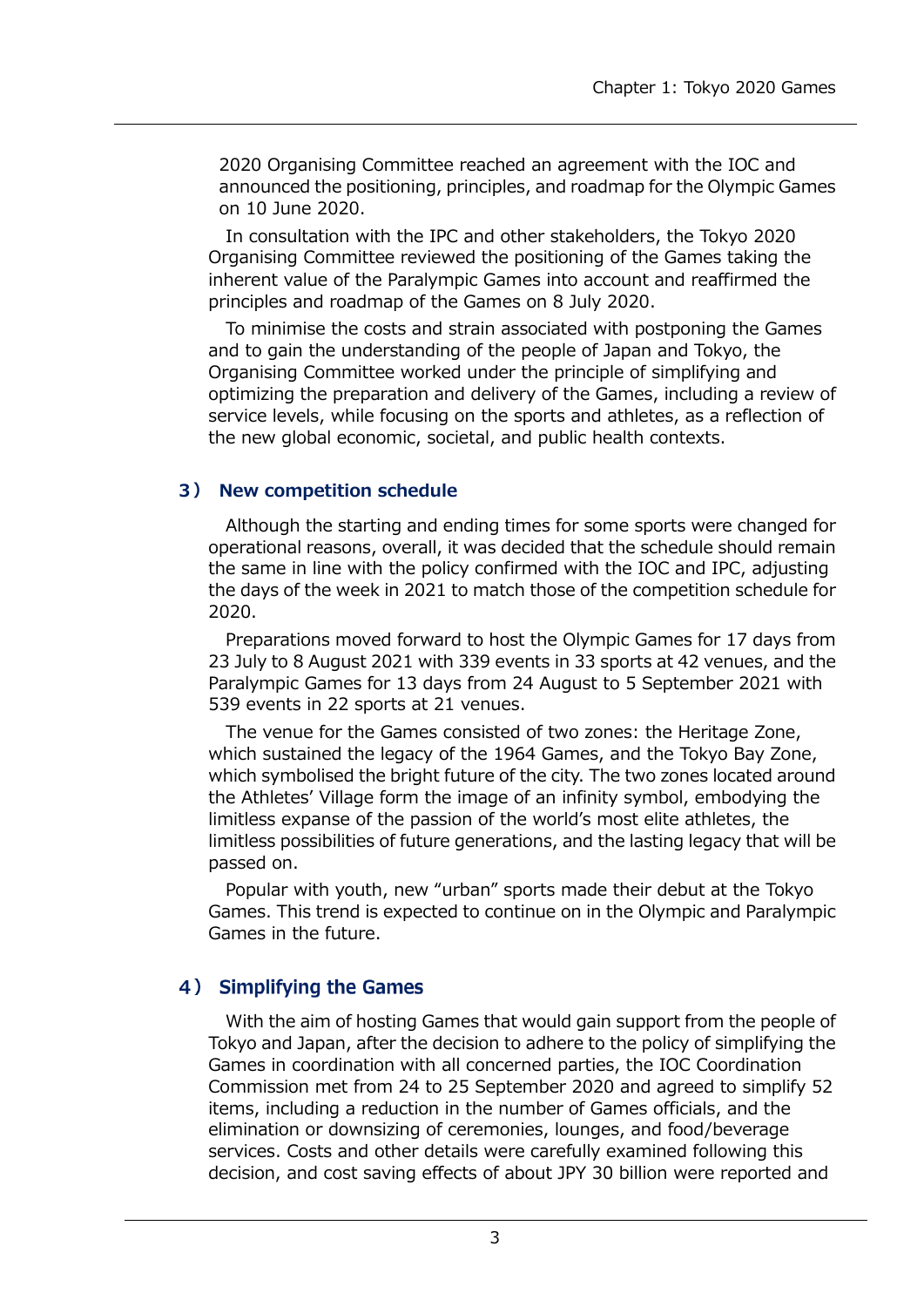clarified with the IOC Executive Board on 7 December.

Dialogue between the IOC/Games officials and the Organising Committee was conducted with as much transparency as possible using a roadmap and other information. This process and other actions are expected to serve as reference for global-scale events held in Japan in the future.

### **Infection control measures for COVID-19**

The Coordination Meeting for COVID-19 Countermeasures at the Olympic and Paralympic Games Tokyo 2020 (hereinafter referred to as the "Coordination Meeting") was established in September 2020 to engage in comprehensive discussions and coordinate COVID-19 countermeasures during the Tokyo 2020 Games. The Coordination Meeting was held seven times since September 2020 with the participation of relevant government ministries and agencies, the Tokyo Metropolitan Government, Tokyo 2020 Organising Committee, Japanese Olympic Committee (hereinafter referred to as the "JOC"), Japan Paralympic Committee (hereinafter referred to as the "JPC"), and infectious disease experts.

The Organising Committee also established rules and procedures for participation in the Games in terms of COVID-19 countermeasures, compiling this information into playbooks for different groups involved in the Games. These playbooks were updated three times, in February, April and June. Briefings were held every time the playbooks were updated, and meticulous attention was paid to providing detailed information to people who would be visiting Japan from overseas.

In addition, the Organising Committee set up an "Expert Roundtable on COVID-19 countermeasures for the Tokyo 2020 Games" to obtain advice on specific infection control measures for COVID-19 that should be taken to ensure the safe and secure operation of the Games. Discussions were held with experts who provided their perspectives on measures to control the movement of people and evaluations of infection control measures implemented by the Organising Committee.

In addition to the comprehensive implementation of basic COVID-19 measures, such as masks, maintaining physical distances, and avoiding the 3Cs (closed spaces, crowded places, close-contact settings) to ensure people's safety and security during the COVID-19 pandemic throughout the period of the Games, the number of people entering Japan from overseas was lowered (The number of non-athletes from overseas was reduced to one-third or less of the originally planned number (from approximately 141,000 to 33,000 during the Olympics and from approximately 36,000 to 10,000 for the Paralympics)). Two pre-departure tests for COVID-19 and periodic testing after entry in Japan, strict restrictions on travel and behaviour, health management, and prompt isolation of persons testing positive for the virus were measures that were implemented to control the introduction of the virus from overseas and prevent the infection from spreading in the Athletes' Village and competition venues.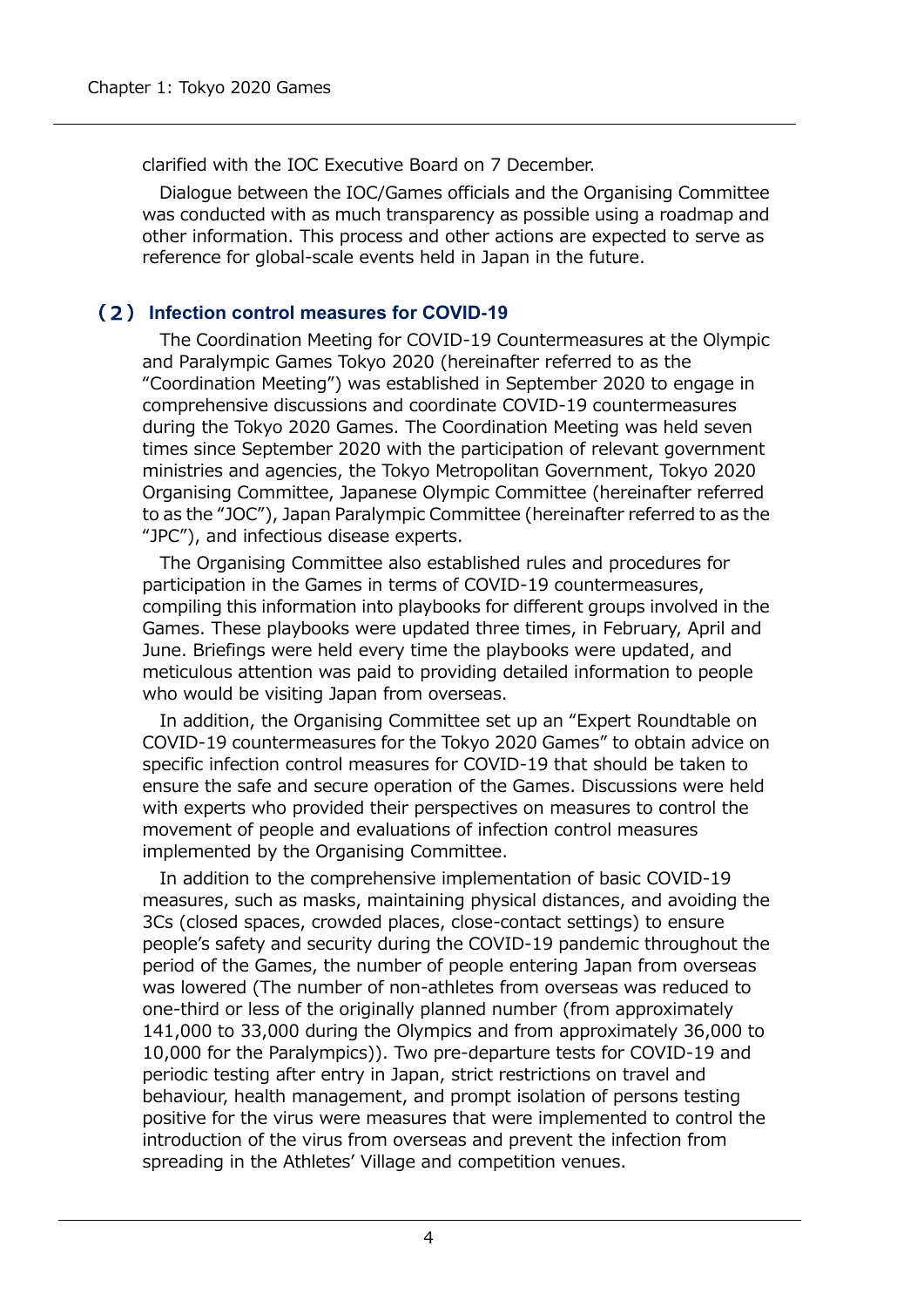The rulebooks on COVID-19 measures are expected to be followed almost immediately at the Beijing Games and adopted at the future Games. In addition, the overall expertise gained through the implementation of COVID-19 infection control measures is expected to serve as a model for safe and secure events for athletes and Games officials in the future.



#### **Decision to hold events without spectators**

Following the announcement on postponing the Games, the IOC, IPC, Japanese government, Tokyo Metropolitan Government, and Tokyo 2020 Organising Committee met on 20 March 2021 to discuss the possibility of allowing spectators from overseas to attend the Games. The Japanese side reported their conclusions to the IOC and IPC that they would abandon the idea of allowing spectators from overseas due to the fluctuating state of COVID-19 conditions around the world. The IOC and IPC expressed their respect for and acceptance of the conclusions presented by the Japanese side in line with the policy of prioritising the organisation of a safe Games for all participants.

In response to the declaration of a state of emergency for the Tokyo metropolitan area on 8 July 2021, a meeting of the five parties was held the same day where the following statement was made: "In response to the state of emergency, stricter measures with regard to the Olympic Games Tokyo 2020 have also been decided by the three Japanese parties. No spectators will be allowed into any venues in Tokyo during the Olympic Games. Under this policy, in areas where emergency measures are not in force, local government authorities will meet and decide specific measures in consultation with the local governors based on the situation in each area." With the exception of some prefectures, the Olympic Games were held without spectators in many venues.

The IPC, Japanese government, Tokyo Metropolitan Government, and Tokyo 2020 Organising Committee met on 16 August 2021 to discuss the policy for spectators at the Paralympics. The Japanese made the following explaination: "In light of the current emergency declaration issued for Tokyo, Saitama and Chiba Prefectures, another declaration of the state of emergency being requested by Shizuoka prefecture and the current infection situation broadly, more stringent measures will be taken for competitions to be held in these prefectures, including having no spectators. With regard to the school programme, given that the Tokyo 2020 Games are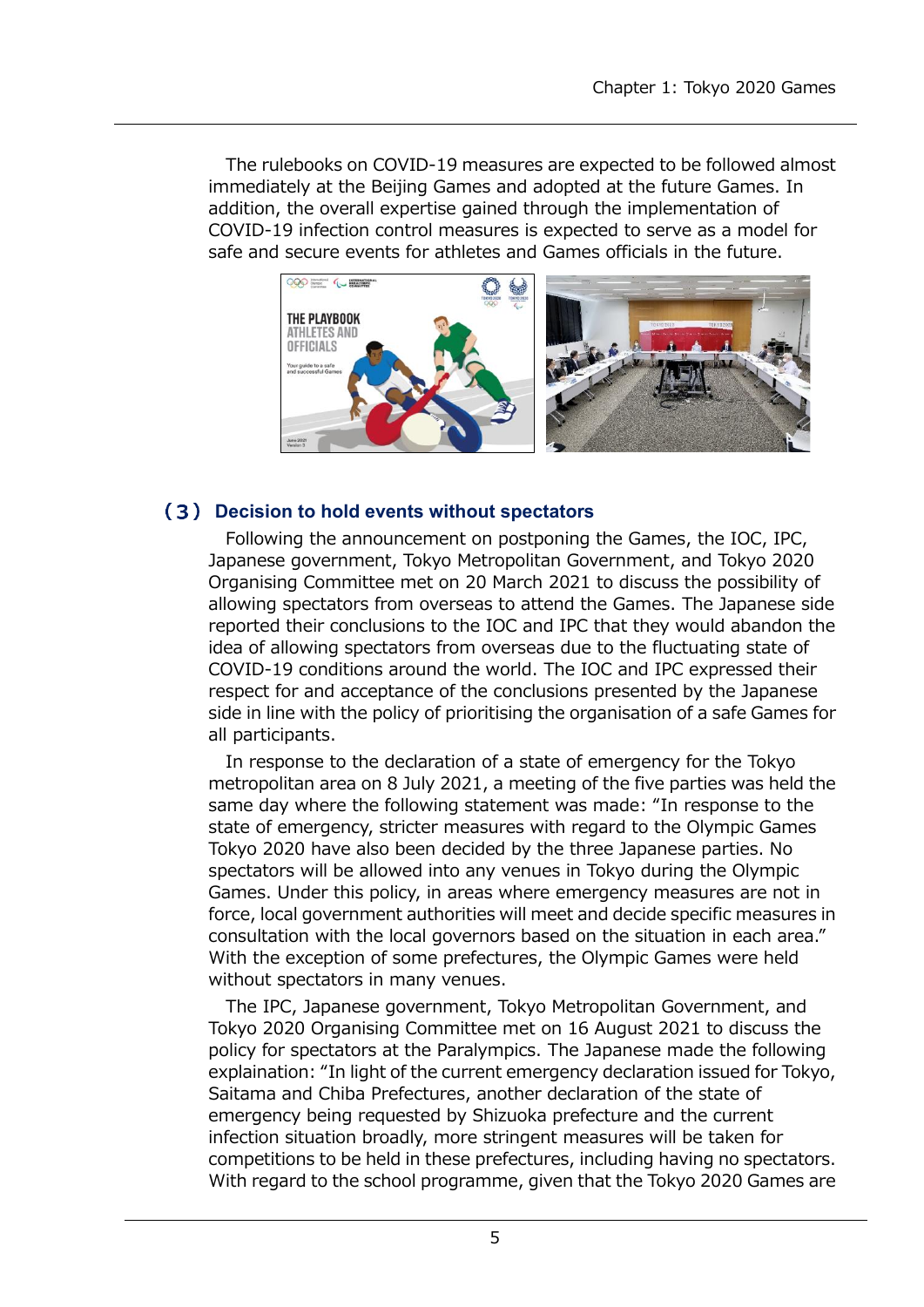very important in helping us realise a more inclusive society, safety measures will be taken in order to facilitate spectating in cases where local authorities or school administrations request this in response to the wishes of parents and others". The IPC agreed to this policy.

The Tokyo 2020 Games were the first time in history that the Olympic and Paralympic Games were held without spectators, and is believed to have resulted in the development of new ways to enjoy sports, such as through remote viewing, offering new options for the Games in the future.



#### 4. **Hosting the Tokyo 2020 Games**

The Olympic Games were held over a period of 17 days from 23 July to 8 August 2021, with the Paralympic Games lasting for 13 days, from 24 August to 5 September 2021. COVID-19 posed an enormous challenge, but with the cooperation of relevant municipalities, the IOC, IPC, Japanese government, and Tokyo Metropolitan Government, the Games were held with safety a top priority.

While many of the sports were held without spectators in seats at the venues, the Olympics and Paralympics offered people a great opportunity to connect digitally. In addition to high television ratings, a record number of 19 Paralympic sports were televised. The number of visitors to the Games' official website reached 190 million, the highest ever, and the number of followers on various social networking sites also hit record numbers.

With a state of emergency and quasi-emergency measures declared for several prefectures due to the spread of COVID-19, the torch relay could not be held on public roads in some areas. However, alternative measures were implemented in cooperation with relevant parties, such as lighting ceremonies where torchbearers joined their torches together inside venues, allowing the flame to pass through all 47 prefectures across Japan.

As mentioned above, many of the sports were held without spectators in seats at the venues following the Games' postponement due to the difficult conditions caused by COVID-19. However, the fact that the Games could be held safely and successfully even in the midst of a pandemic has shown how sports events could be held in the future.

This stands as one of the legacies of the Tokyo Games that can be passed on to sports events in Japan and overseas in the future.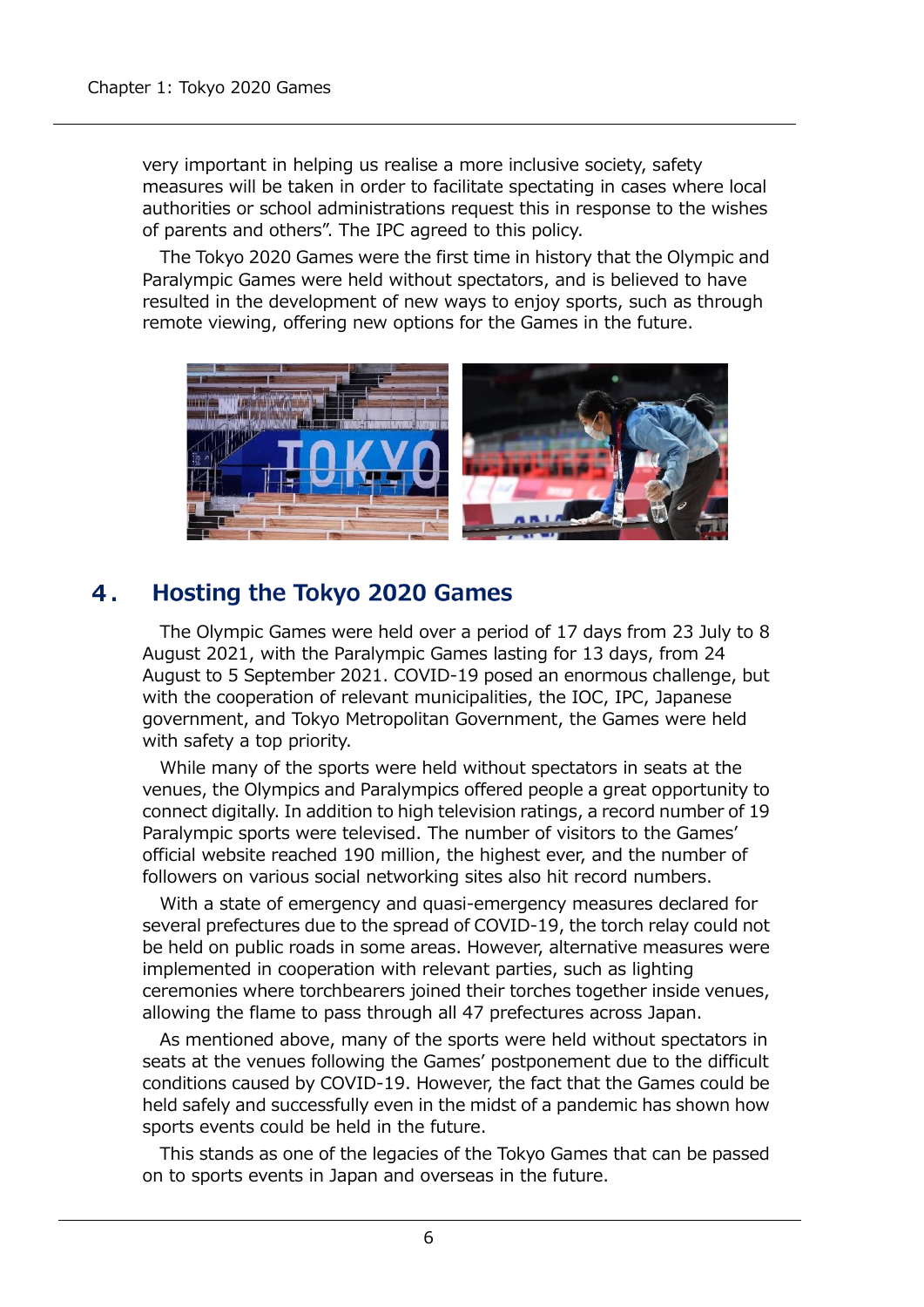